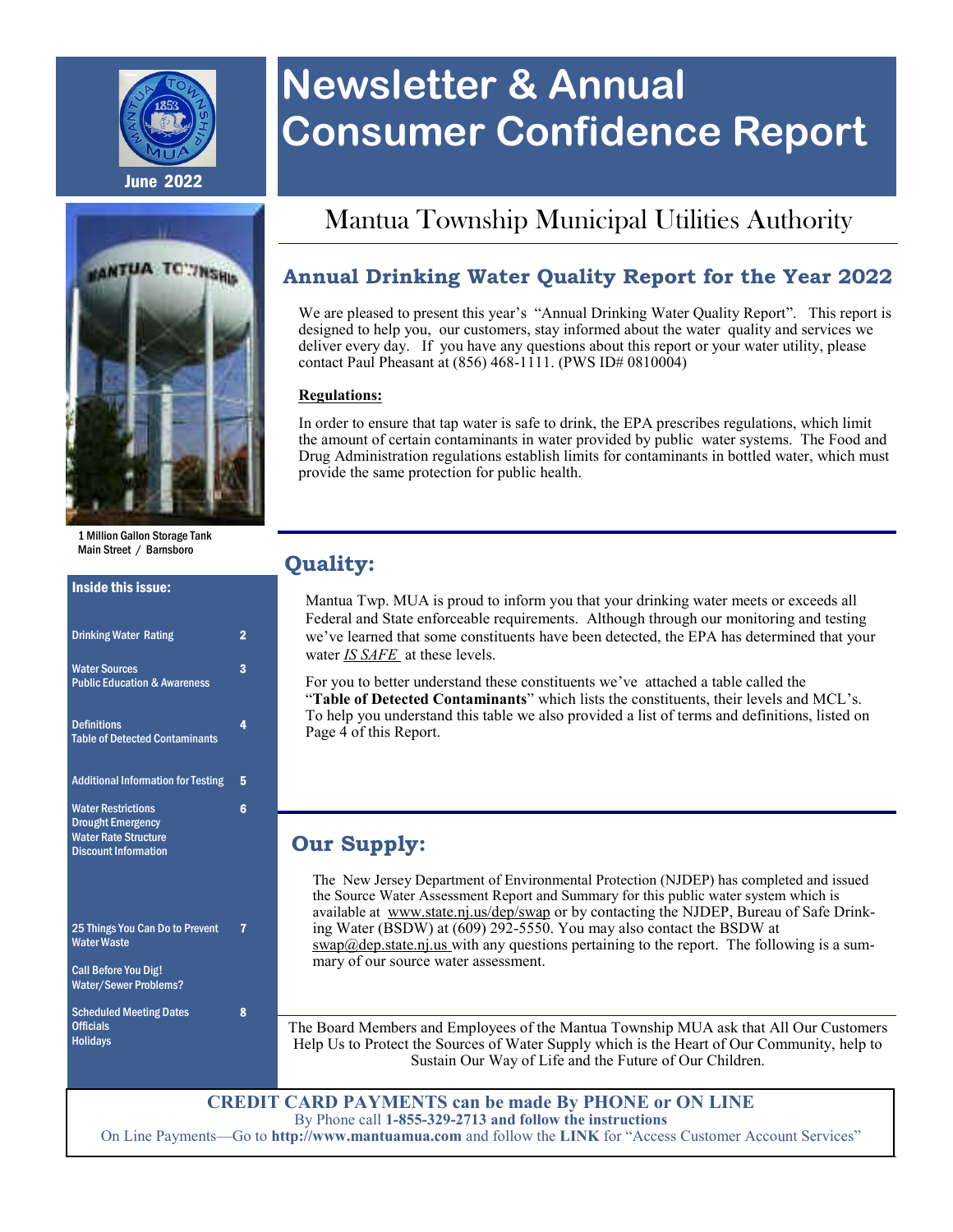### **Mantua Township MUA- PWSID # 0810004**

The Mantua Township MUA is a public community water system consisting of seven (7) wells. Four (4) wells are in the upper Potomac-Raritan-Magothy aquifer and three (3) are in the Mount Laurel-Wenonah aquifer. None of the wells are under the influence of surface water. Our system also purchases an average of 200 GPM of treated surface water from the New Jersey American Water Co.

#### **Susceptibility Ratings for Mantua Township MUA Sources**

The table below illustrates the susceptibility ratings for the seven contaminant categories (and radon) for each source in the system. The table provides the number of wells and intakes that rated high (H), medium (M), or low (L) for each contaminant category. For susceptibility ratings of purchased water, refer to the specific water system's source water assessment report.

The seven contaminant categories are defined at the bottom of this page.

**If a system is rated highly susceptible for a contaminant category, it does not mean a customer is or will be consuming contaminated drinking water.** The rating reflects the potential for contamination of source water, not the existence of contamination.

#### **Our Wells did not contain any potential contaminant point sources when this report was generated.**

|                             |   | Pathogens |   | <b>Nutrients</b> |   | <b>Pesticides</b> |   |   | <b>Volatile</b><br>Organic<br>Compounds |   |   | Inorganics |   |   | <b>Radionuclides</b> |    |   | Radon |   |   | <b>Byproduct</b><br><b>Precursors</b> | <b>Disinfection</b> |
|-----------------------------|---|-----------|---|------------------|---|-------------------|---|---|-----------------------------------------|---|---|------------|---|---|----------------------|----|---|-------|---|---|---------------------------------------|---------------------|
| <b>Sources</b>              | н | м         | н | м                | н | м                 | L | н | м                                       | L | н | м          | ≖ | н | м                    | u  | н | м     | ≖ | н | м                                     | u                   |
| Wells - 7                   |   |           |   |                  |   |                   |   |   |                                         |   |   |            |   |   |                      | Ō. |   |       |   |   |                                       |                     |
| $GUDI - 0$                  |   |           |   |                  |   |                   |   |   |                                         |   |   |            |   |   |                      |    |   |       |   |   |                                       |                     |
| Suface water<br>intakes - 0 |   |           |   |                  |   |                   |   |   |                                         |   |   |            |   |   |                      |    |   |       |   |   |                                       |                     |

**Pathogens:** Disease-causing organisms such as bacteria and viruses. Common sources are animal and human fecal wastes.

**Nutrients:** Compounds, minerals and elements that aid growth, that are both naturally occurring and man-made. Examples include nitrogen and phosphorus.

**Volatile Organic Compounds:** Man-made chemicals used as solvents, degreasers, and gasoline components. Examples include benzene, methyl tertiary butyl ether (MTBE), and vinyl chloride.

**Pesticides**: Man-made chemicals used to control pests, weeds and fungus. Common sources include land application and manufacturing centers of pesticides. Examples include herbicides such as atrazine, and insecticides such as chlordane. **Inorganics:** Mineral-based compounds that are both naturally occurring and man-made. Examples include arsenic, asbestos, copper, lead, and nitrate.

**Radionuclide's:** Radioactive substances that are both naturally occurring and man-made. Examples include radium and uranium.

**Radon:** Colorless, odorless, cancer-causing gas that occurs naturally in the environment. For more information go to **http://www.nj.gov/dep/rpp/radon** or call (800) 648-0394.

**Disinfection Byproduct Precursors**: A common source is naturally occurring organic matter in surface water. Disinfection byproducts are formed when the disinfectants (usually chlorine) used to kill pathogens react with dissolved organic material (for example leaves) present in surface water.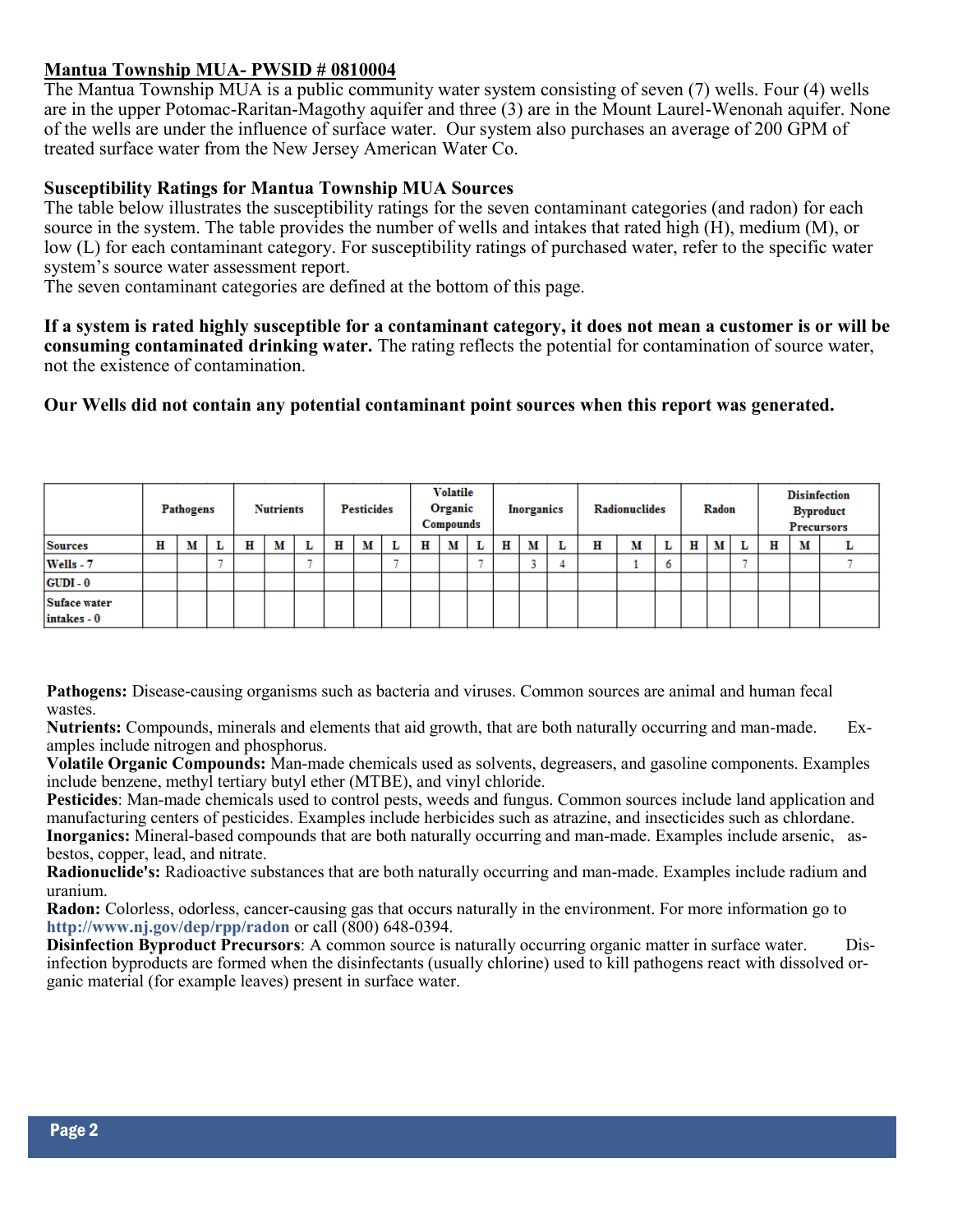### Sources:

The sources of drinking water (both tap water and bottled water) include rivers, lakes, streams, ponds, reservoirs, springs and wells. As water travels over the surface of the land or through the ground, it dissolves naturally occurring minerals and, in some cases, radioactive materials, and can pick up substances resulting from the presence of animals or from human activity.

Contaminants that may be present in source water include:

- Microbial contaminants, such as viruses and bacteria, which may come from sewage treatment plants, septic systems, agricultural livestock operations, and wildlife.
- Inorganic contaminants, such as salts and metals, which can be naturally-occurring or result from urban stormwater runoff, industrial or domestic wastewater

discharges, oil and gas projection, mining or farming.

- Pesticides and herbicides, which may come from a variety of sources such as agriculture, urban stormwater runoff, and residential uses.
- Organic chemical contaminants, including synthetic and volatile organic chemicals, which are byproducts of industrial processes and

petroleum production, and can also come from gas stations, urban stormwater runoff, and septic systems.

Radioactive contaminants, which can be naturally occurring or be the result of oil and gas production and mining activities.

### Public Education & Awareness:

*"Water Conservation is an important step in helping save our future Water Supplies".*

The MTMUA realizes that any water conservation program will not be successful unless the public and our users thoroughly understand the importance and the impact it will have on them and our future water supplies.

Being a small authority with limited funds and personnel, the amount of written information that can be mailed to users is small and the time our staff can devote is limited.

In the future, the Authority will work with the office staff in planning a water conservation program that will have the most effect upon its water users.

Please check our website at mantuamua.com and Page 7 of this newsletter for water saving tips

### Drinking Water:

#### *EPA Safe Drinking Water Hotline 1-800-426-4791*

Drinking water, including bottled water, may reasonably be expected to contain at least small amounts of some contaminants. The presence of contaminants does not necessarily indicate water poses a health risk. More information about contaminants and potential health effects can be obtained by calling the EPA's safe drinking Water Hotline (1-800-426-4791) or log on to http://www.epa.gov/safewater

Some people may be more vulnera-

ble to contaminants in drinking water than the general population. Immuno-compromised persons such as persons with cancer undergoing chemotherapy, persons who have undergone organ transplants, people with HIV/AIDS or other immune system disorders, some elderly, and infants can be particularly at risk from infections.

These people should seek advice about drinking water from their health care

providers. EPA/CDC guidelines on appropriate means to lesson the risk of infection by Cryptosporidium and other microbial contaminants are available from the Safe Drinking Hotline (1-800-426-4791).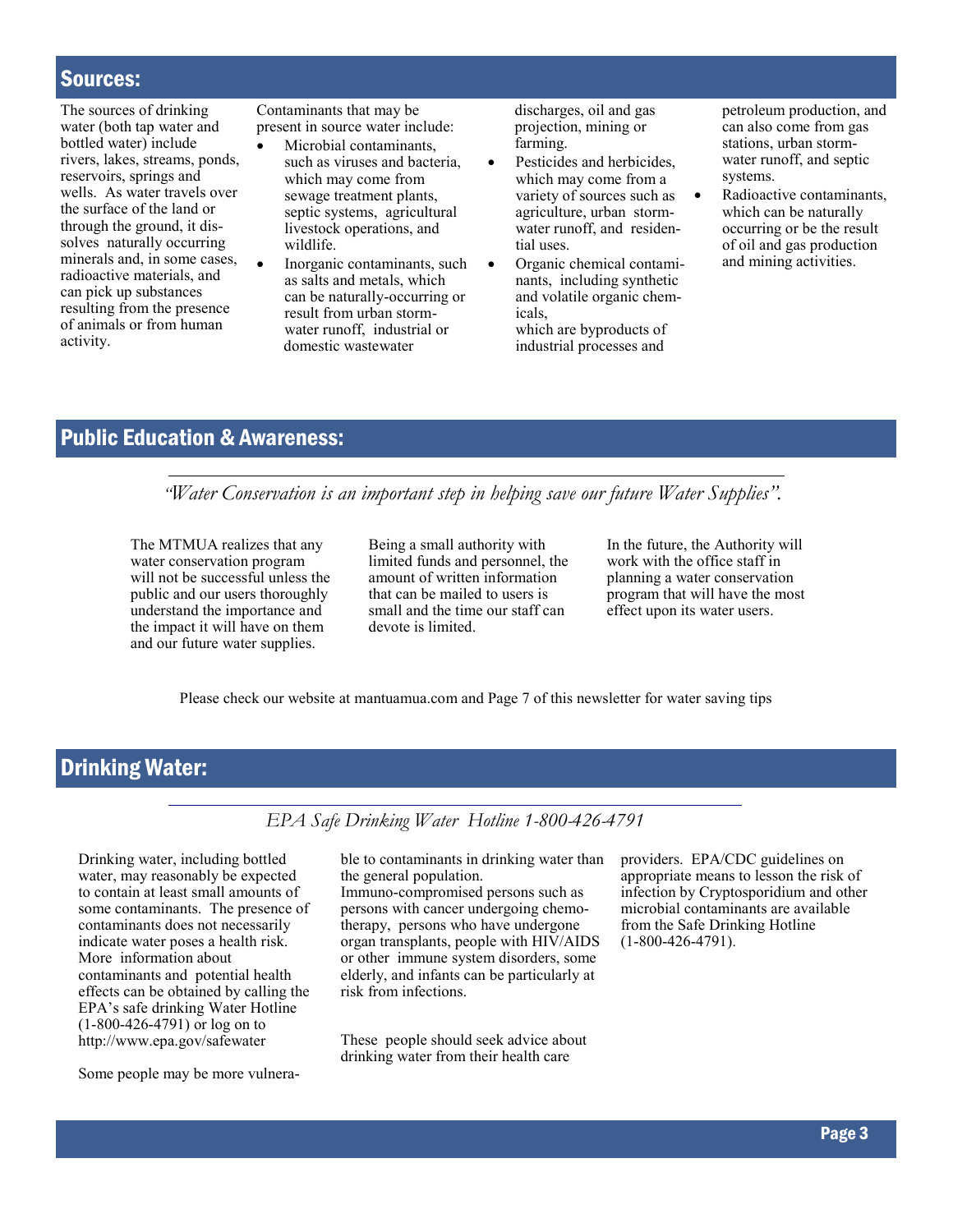**Action Level—(AL)** the concentration of a contaminant which, if exceeded, triggers treatment or other requirements which a water system must follow.

**Color Units (CU)**

**Maximum Contaminant Level**—The "Maximum Allowed" **(MCL)** is the highest level of a contaminant that is allowed in drinking water. MCL's are set as close to the MCLG's as feasible using the best available treatment technology.

**Maximum Contaminant Level Goal**—The "Goal" **(MCLG's)** is the level of a contaminant in drinking water below which there is no known or expected risk to health. MCLG's allow for a margin of safety.

**Maximum Residual Disinfectant Level (MRDL):** The highest level of a disinfectant allowed in drinking water. There is convincing evidence that addition of a disinfectant is necessary for control of microbial contaminants.

**Maximum Residual Disinfectant Level Goal (MRDLG):** The level of a drinking water disinfectant below which there is no known or expected risk to health. MRDLGs do not reflect the benefits of the use of disinfectants to control microbial contamination. **Parts per billion (ppb)** or Micrograms per liter—one part per billion corresponds to one minute in 2,000 years, or a single penny in \$10,000,000

**Parts per million (ppm)** or Milligrams per liter (mg/l) - one part per million corresponds to one minute in two years or a single penny in \$10,000

**Pico-curies per liter (pCi/L)** - Pico-curies per liter is a measure of the radioactivity in water.

**Recommended Upper Level**—(RUL) Secondary standards are recommendations, not mandates.

| <b>Table of Detected Contaminates</b>         |                                |                                                                        |                                     |      |                  |                                                                                                                                  |  |  |
|-----------------------------------------------|--------------------------------|------------------------------------------------------------------------|-------------------------------------|------|------------------|----------------------------------------------------------------------------------------------------------------------------------|--|--|
| <b>Regulated</b><br><b>Contaminates:</b>      | <b>Violation</b><br><b>Y/N</b> | <b>Level Detected</b>                                                  | <b>Units of Meas-MCL</b><br>urement | Goal | <b>MCL</b>       | <b>Likely Source of Contamination</b>                                                                                            |  |  |
| Radionuclide's:                               |                                |                                                                        |                                     |      |                  |                                                                                                                                  |  |  |
| Gross Alpha/<br>Radium 228                    | No                             | Highest 3.2                                                            | PCI/L                               | 0    | 15               | <b>Erosion of Natural Deposits</b>                                                                                               |  |  |
| Tested 2020                                   |                                | Range = $ND - 3.2$                                                     |                                     |      |                  |                                                                                                                                  |  |  |
| <b>Stage 2 Disinfec-</b><br>tion Byproducts : |                                |                                                                        |                                     |      |                  |                                                                                                                                  |  |  |
| Total<br>Trihalomethane's                     | No                             | <b>Highest Locational</b><br>Running Annual<br>Average = $19.77$       | ppb                                 | N/A  | 80               | By-products of drinking water disinfection                                                                                       |  |  |
| Tested 2021                                   |                                | Range = 16.9—24.0                                                      |                                     |      |                  |                                                                                                                                  |  |  |
| <b>Haloacetic Acid</b>                        | No                             | <b>Highest Locational</b><br><b>Running Annual</b><br>Average = $8.88$ | ppb                                 | N/A  | 60               | By-products of drinking water disinfection                                                                                       |  |  |
| Tested 2021                                   |                                | Range = 5.70-11.70                                                     |                                     |      |                  |                                                                                                                                  |  |  |
| <b>Inorganic</b><br>Contaminants:             |                                |                                                                        |                                     |      |                  |                                                                                                                                  |  |  |
| <b>Barium</b><br>Tested 2020                  | No                             | Highest 0.07<br>Range = $0.05 - 0.07$                                  | ppm                                 | N/A  | 2                | Discharge of Drilling Waste; discharge from<br>metal refineries; erosion of natural deposits                                     |  |  |
| Copper                                        | No                             | 90th Percentile<br>0.458                                               | ppm                                 | N/A  | Action Level=1.3 | Corrosion of household plumbing systems;<br>erosion of natural deposits                                                          |  |  |
| Tested 2019                                   |                                |                                                                        |                                     |      |                  | 30 homes sampled                                                                                                                 |  |  |
| <b>Fluoride</b><br>Tested 2020                | No                             | Highest 1.53<br>Range = <0.1 - 1.53                                    | ppm                                 | 4    | 4                | Erosion of Natural Deposits; Water additive<br>which promotes strong teeth; discharge<br>from fertilizer and aluminum factories. |  |  |
| Lead                                          | No                             | 90th Percentile<br>0.0                                                 | ppm                                 | N/A  | Action Level=15  | Corrosion of household plumbing systems;<br>erosion of natural deposits                                                          |  |  |
| Tested 2019                                   |                                |                                                                        |                                     |      |                  | 30 homes sampled                                                                                                                 |  |  |
| <b>Nitrate</b>                                | No                             | < 0.1                                                                  | ppm                                 | 10   | 10               | Runoff from fertilizer use; leaching from<br>septic tanks, sewage; erosion of natural<br>deposits.                               |  |  |
| <b>Secondary</b><br><b>Contaminants:</b>      |                                |                                                                        |                                     |      |                  |                                                                                                                                  |  |  |
| <b>Sulfate</b>                                | No                             | Highest 19.50                                                          | ppm                                 | N/A  | <b>RUL - 250</b> | Erosion of natural deposits                                                                                                      |  |  |
| Tested 2020                                   |                                | Range = $3.8 - 19.50$                                                  |                                     |      |                  |                                                                                                                                  |  |  |
| Sodium<br>Tested 2020                         | No                             | Highest 116.0<br>$Range = 1.8 - 116.0$                                 | ppm                                 | N/A  | <b>RUL-50</b>    | Erosion of natural deposits                                                                                                      |  |  |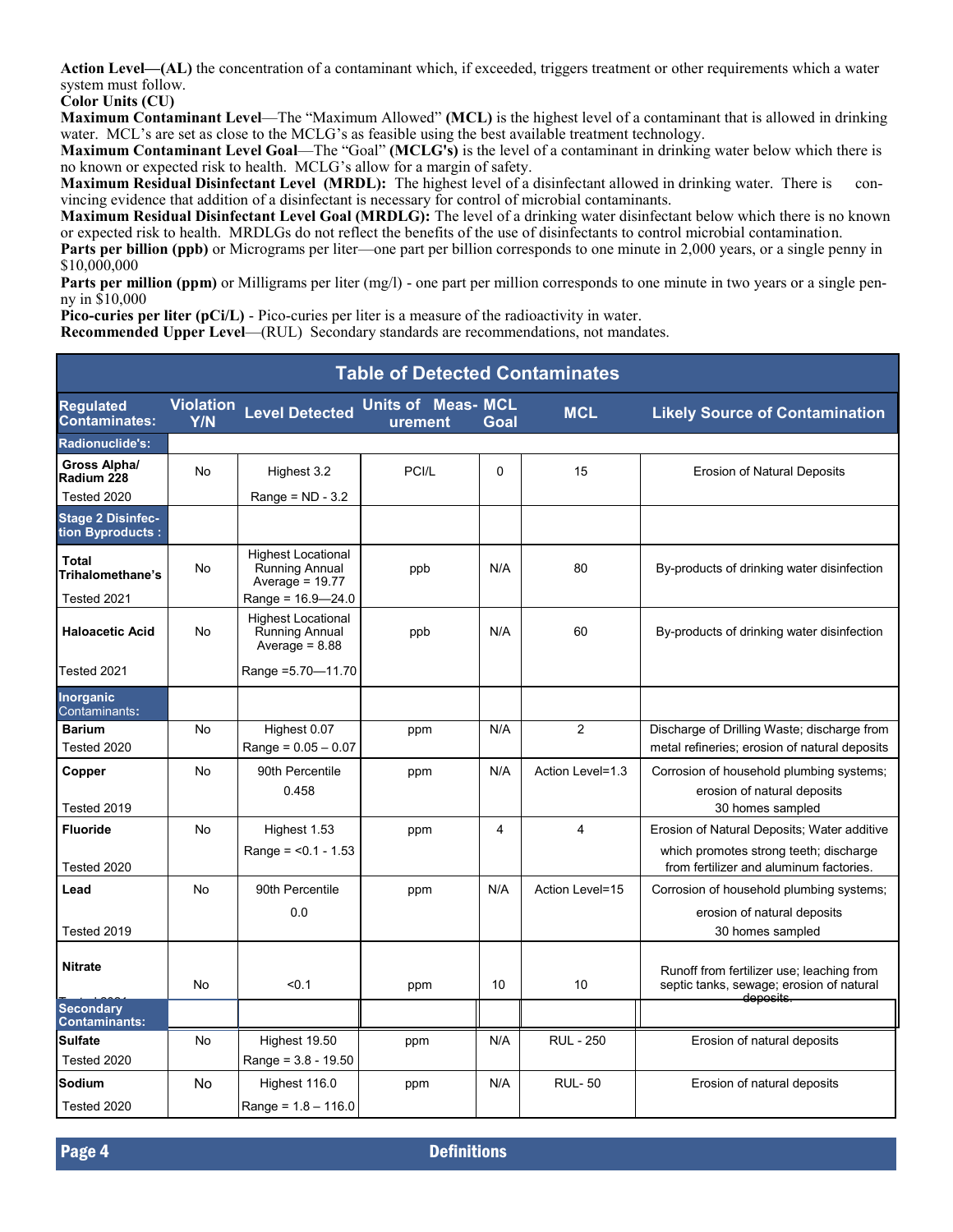#### **Waivers:**

The Safe Drinking Water Act regulations allow monitoring waivers to reduce or eliminate the monitoring requirements for asbestos, volatile organic chemicals and synthetic organic chemicals. Our system received waivers for synthetic organic contaminants.

#### **Possible Health Effects:**

Following is a brief description of MCL's, how they are determined and what they mean to you as well as a list of possible health effects of the constituents we detected.

#### **MCLs (Maximum Contaminant Levels)**

MCL's are set at very stringent levels. To understand the possible health effects described for many regulated constituents, a person would have to drink 2 liters of water every day at the MCL level for a lifetime to have a one-in-a-million chance of having the described health effect.

#### **Special Consideration Regarding Children, Pregnant Women, Nursing Mothers and Others:**

Children may receive a slightly higher amount of a contaminant present in the water than do adults, on a body weight basis, because they may drink a greater amount of water per pound of body weight than do adults. For this reason, reproduction or developmental effects are used for calculating a drinking water standard if these effects occur at lower levels than other health effects of concern. If there is insufficient toxicity information for a chemical (for example, lack of data on reproductive or developmental defects), an extra uncertainty factor may be incorporated into the calculations of the drinking water standards, thus making the standards more stringent, to account for additional uncertainties regarding these effects. In the cases of lead and nitrate, effects on infants and children are the health endpoints upon which the standards are based.

#### **Nitrate:**

Nitrate in drinking water at levels above 10 ppm is a health risk for infants of less than six months of age. High nitrate levels in drinking water can cause blue baby syndrome. Nitrate levels may rise quickly for short periods of time because of rainfall or agricultural activity. If you are caring for an infant, you should ask for advice from your heath care provider.

#### **Detects:**

- 1. **Alpha Emitters:** Certain minerals are radioactive and may emit a form of radiation known as alpha radiation. Some people who drink water containing alpha emitters in excess of the MCL over many years may have an increased risk of getting cancer.
- 2. **Barium:** Some people who drink water containing barium in excess of the MCL over many years could experience an increase in their blood pressure.
- 3. **Copper:** Copper is an essential nutrient, but some people who drink water containing copper in excess of the action level over a relatively short amount of time could experience gastrointestinal distress. Some people who drink water containing copper in excess of the action level over many years could suffer liver or kidney damage. People with Wilson's Disease should consult their personal doctor.
- 4. **Fluoride:** Some people who drink water containing fluoride in excess of the MCL over many years could get bone disease, including pain and tenderness of the bones. Children may get mottled teeth.
- 5. **Lead:** If present, elevated levels of lead can cause serious health problems, especially for pregnant women and young children. Lead in drinking water is primarily from materials and components associated with service lines and home plumbing. Mantua Twp. MUA is responsible for providing high quality drinking water, but cannot control the variety of materials used in plumbing components. When your water has been sitting for several hours, you can minimize the potential for lead exposure by flushing your tap for 30 seconds to 2 minutes before using water for drinking or cooking. If you are concerned about lead in your water, you may wish to have your water tested. Information on lead in drinking water is available from the Safe Drinking Water Hotline or at http://www.epa.gov/safewater/lead.
- 6. **Selenium:** Selenium has the potential to cause the following effects from a lifetime exposure at levels above the MCL: hair and fingernail loss; damage to kidney and liver tissue, and the nervous and circulatory systems.
- 7. **TTHM/HAA5** (Total Trihalomethane/Haloacetic Acids): Some people who drink water containing trihalomethanes in excess of the MCL over many years may experience problems with their liver, kidneys, or central nervous systems, and may have an increased risk of getting cancer.

#### **Secondary RUL Exceeded (Non-enforceable):**

- 1. **Sodium**: For healthy individuals, the sodium intake from water is not important, because a much greater intake of sodium takes place from salt in the diet. However, sodium levels above the recommended upper limit may be of concern to individuals on a sodium restricted diet.
- 2. **Sulfate:** Sulfate tends to (1) form scale on boilers and heat exchangers (2) cause taste effect and (3) can cause a laxative effect with excessive intake.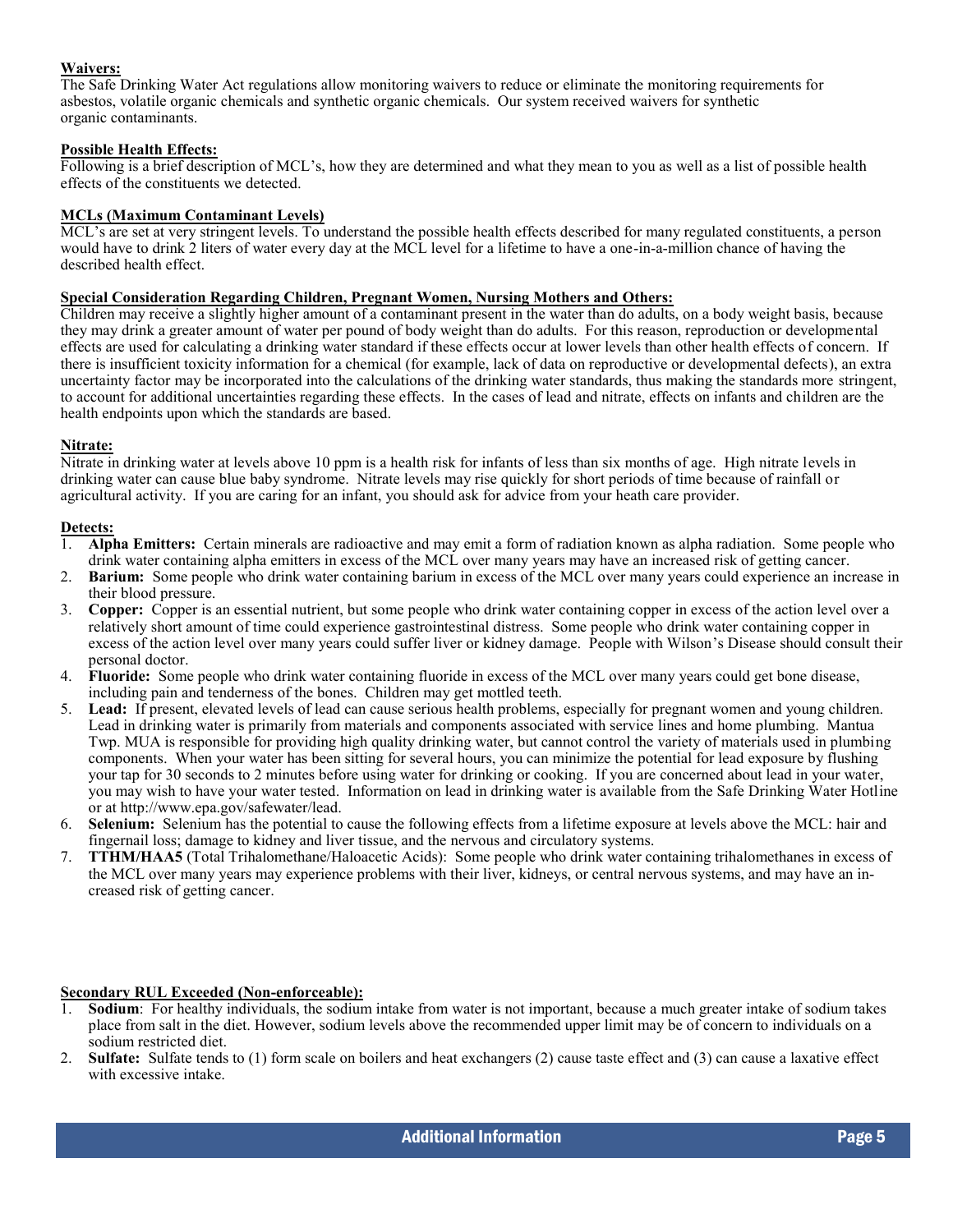### **Mandatory Water restrictions regulated by the MTMUA are In Effect between 11 AM to 6 PM from May 1 to September 30, 7 days a week.**

#### **Non-essential water use such as lawn watering, filling pools, washing cars, trucks, boats, campers and other recreational vehicles is restricted during these hours.**

(exempt from this regulation are commercial car washes, power washing businesses and contractors who use water in daily work such as masons and contractors using water to test newly constructed lines.)

### DROUGHT EMERGENCY PLAN:

In addition to the Water Restrictions above, the Township Committee passed Ordinance #0-13-01 and the MTMUA passed Resolution # 2002-11 which would eliminate all non-essential water use. In the event of another drought, all non-essential water use would be restricted. The State of New Jersey would declare a Water Alert and Drought Restrictions would be implemented. Water Conservation measures would be in effect.

### Water & Sewer Rates / 2022:

Residential Customer with a Standard Residential Meter (5/8"): *Water:* 

Minimum Charge of \$45.00 per quarter per unit - 8,000 gallons consumption allowance

Excess Rate exceeding Consumption Allowance:

8,000 gallons to 18,000 gallons - \$4.30 per 1,000 gallons 18,000 gallons to 38,000 gallons - \$4.90 per 1,000 gallons 38,000 gallons to 58,000 gallons - \$5.85 per 1,000 gallons 58,000 gallons to 110,000 gallons - \$6.75 per 1,000 gallons over 110,000 gallons - \$7.70 per 1,000 gallons

Senior Citizen with a Standard Residential Meter: Minimum Charge - \$23.00 \*- 8,000 gal. consumption allowance

*Sewer:* \$368.00 per year per unit. (\$92.00 per quarter per unit)

 Senior Citizen/Totally Disabled Quarterly Rate \*\$228.00 per year (\$57.00 per quarter) *See Requirements Below.*

**\*Senior Citizen, Permanently & Totally Disabled Person Discount Requirements: An application must be completed at the MTMUA Office. Income less than \$10,000 excluding Social Security OR if already receiving the New Jersey Real Property Tax Deduction (approval from the Tax Assessor's Office). The discount automatically applies to water and sewer billing. Applications will be reviewed and a letter regarding approval or denial will be sent. Go MTMUA website and click "Current Rates" for more information.**

### **CREDIT CARD PAYMENTS can be made By PHONE or ON LINE**

By Phone call **1-855-329-2713 and follow the instructions**

On Line Payments—Go to **http://www.mantuamua.com** and follow the **LINK** for "Access Customer Account Services".

For the meters larger than the Standard Residential the charges would be:

| $\frac{1}{2}$ changed would be. |                        |                       |
|---------------------------------|------------------------|-----------------------|
|                                 | Meter Size Min. Charge | Consumption Allowance |
| 3/4"                            | 58.91<br>S             | 11,000                |
| 1"                              | 90.79                  | 16,000                |
| 11/2"                           | 169.35                 | 36,000                |
| 2"                              | 263.97                 | 57,000                |
| 3"                              | 514.36                 | 139,000               |
| 4"                              | 765.87                 | 246,000               |
| 6"                              | \$2,281.35             | 882,000               |
| 8"                              | \$4,050.00             | 1,544,000             |
|                                 |                        |                       |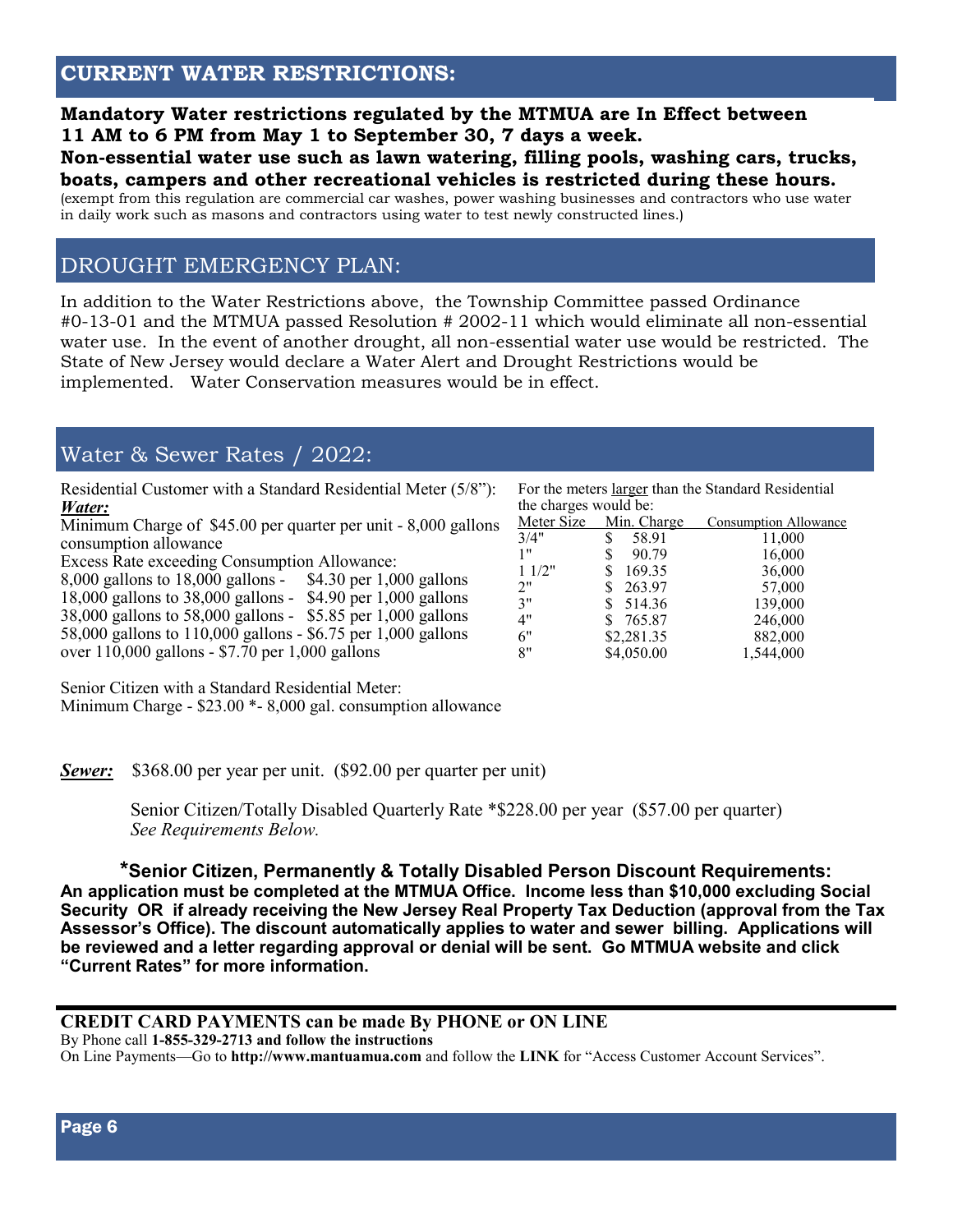#### **25 Things You Can Do to Prevent Water Waste**

#### **9 Things You can do to Save Water in the Bathroom:**

- 1. **Check your toilets for leaks**. Put a little food coloring in your toilet tank. If, without flushing, the color begins to appear in the bowl, you have a leak that should be repaired immediately.
- 2. **Stop using the toilet as an ashtray or wastebasket.** Every time you flush a cigarette butt, facial tissue or other small bit of trash, you waste five to seven gallons of water. *PLEASE DO NOT FLUSH RAGS OR WIPES DOWN YOUR TOILET. THEY CAN CLOG YOUR SEWER LINE AND CAUSE A BACKUP INTO YOUR HOUSE*.
- 3. **Put plastic bottles in your toilet tank.** To cut down on water waste, put an inch or two of sand or pebbles inside each of two plastic bottles to weigh them down. Fill them with water and put them in your toilet tank, safely away from operating mechanisms. In an average home, the bottles may displace and save ten or more gallons of water a day.
- 4. **Take shorter showers.** Long, hot showers can waste five to ten gallons every unneeded minute. Limit your showers to the time it takes to soap up, wash down and rinse off.
- 5. **Install water saving shower heads or flow restrictors.** Your local hardware or plumbing supply store stocks inexpensive water saving shower heads or restrictors that are easy to install.
- 6. **Take Baths.** A bath in a partially filled tub uses less water than all but the shortest showers.
- 7. **Turn off the water after you wet your toothbrush.** There is no need to keep water pouring down the drain. Just wet your brush and fill a glass for mouth rinsing.
- 8. **Rinse your razor in the sink.** Fill the bottom of the sink with a few inches of warm water. This will rinse your blade just as well as running water. And far less wastefully.
- 9. **Check faucets and pipes for leaks.** Even the smallest drip from a worn washer can waste 20 or more gallons a day. Larger leaks can waste hundreds.



#### **6 Things you can do to Save Water in the Kitchen and Laundry:**

- **1. Use your automatic dishwasher only for full loads.**
- **2. Use your automatic washing machine only for full loads.**
- 3. **If you wash dishes by hand, don't leave the water running for rinsing**. If you have 2 sinks, fill one with soapy water and one with rinse water. If you have only one sink, gather washed dishes in a dish rack and rinse them with a spray device or pan full of hot water.
- 4. **Don't let the faucet run while you clean vegetables.** Just rinse them in a stoppered sink or a pan of clean water.
- 5. **Keep a bottle of drinking water in the refrigerator.** Running tap water to cool it off for drinking is wasteful.
- 6. **Check faucets and pipes for leaks.**  Leaks waste water 24 hours a day, 7 days a week and often can be repaired with only an inexpensive washer.



### **SAVE IT TODAY HAVE IT TOMORROW**

| <b>Leak Detection:</b><br><b>Water Loss in Gallons at 60 PSI</b> |                                 |  |  |  |  |  |
|------------------------------------------------------------------|---------------------------------|--|--|--|--|--|
|                                                                  | Leak this Size / Loss Per Month |  |  |  |  |  |
| 1/32″                                                            | 6,000                           |  |  |  |  |  |
| 1/16"                                                            | 25,000                          |  |  |  |  |  |
| 1/8''                                                            | 100,000                         |  |  |  |  |  |
| 1/4″                                                             | 400,000                         |  |  |  |  |  |

#### **10 Things you can do to Save Water Outside:**

- 1. **Water your lawn only when it needs it.** A good way to see if your lawn needs watering is to step on the grass. If it springs back up when you move, it doesn't need water. If it stays flat, get the sprinkler.
- 2. **Deep Soak your Lawn**. When you do water, do it long enough for the moisture to soak down to the roots where it will do the most good. A light sprinkling can evaporate quickly and tends to encourage shallow root systems.
- 3. **Water during the cool parts of the day**. Early morning generally is better than dusk since it helps prevent growth of fungus.
- 4. **Don't water the gutter.** Position your sprinklers so water lands on the lawn or garden, not on paved areas. Also avoid watering on windy days.
- 5. **Plant drought resistant trees and plants**. Many beautiful trees and plants thrive with far less watering than other species.
- 6. **Put a layer of mulch around trees and plants.** Mulch will slow evaporation of moisture and discourage weed growth too.
- **7. Use a broom, not a hose to clean driveways and sidewalks.**
- 8. **Don't run the hose while washing your car.** Clean the car with a pail of soapy water. Use the hose just to rinse it off.
- **9. Tell your children not to play with the hose and sprinklers.**
- 10. **Check for leaks in pipes, hoses, faucets and couplings.** Leaks outside the house may not seem as bad since they're not as visible. But then can be just as wasteful as leaks inside. Check frequently and keep them drip free.



**Water and Sewer Problems? Call the MUA Office at 468-1111 anytime of the day or night. The office is equipped with a Voice Mail Answering System. If an emergency occurs, leave your name, address and phone number on Extension #9, your call will be returned by the operations crew member that is on-call, as soon as possible.**

### *It's the Law!* **Call 1-800-272-1000 for Utility Mark-outs before doing any digging or repair work on your property.**